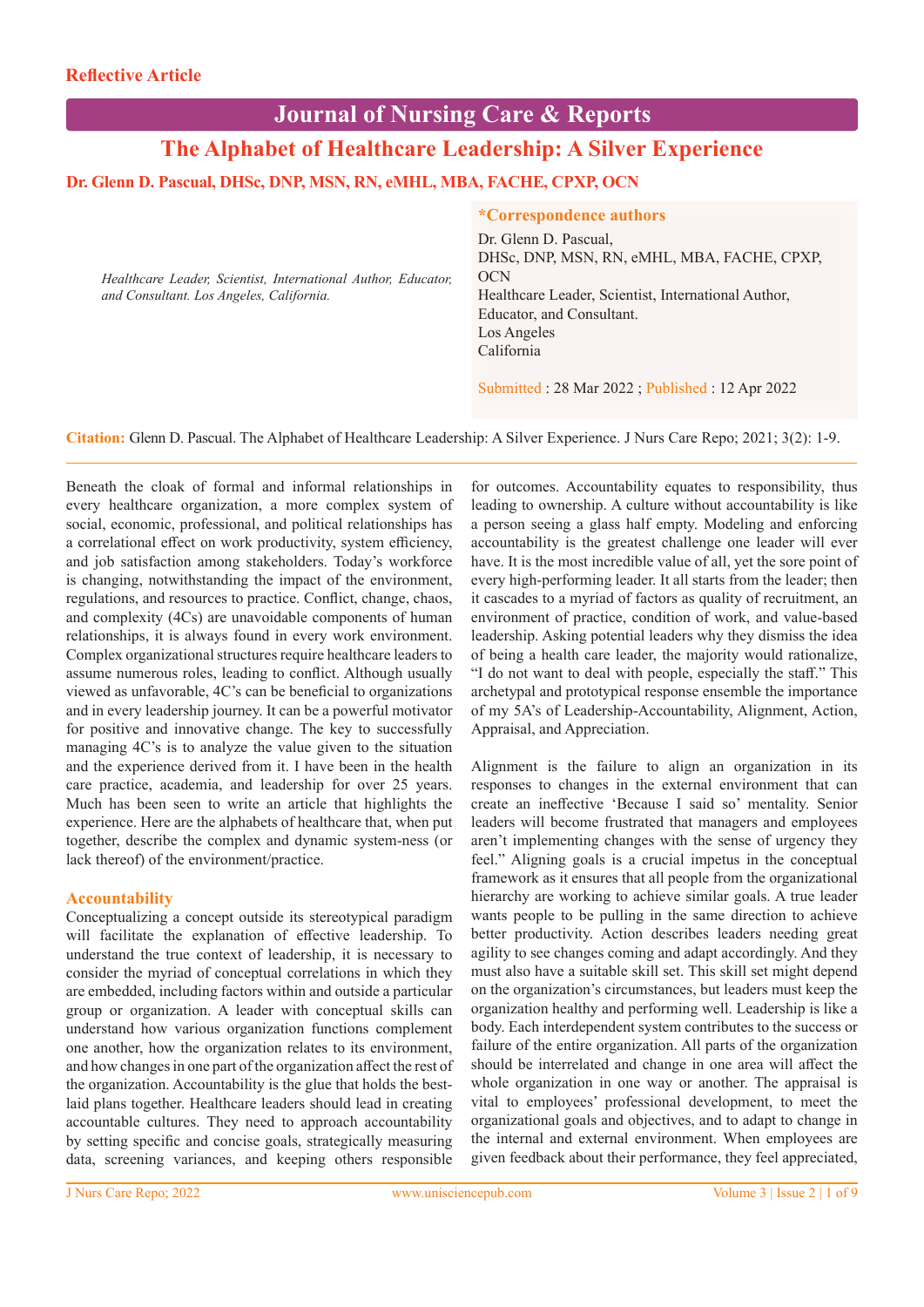thus improving morale and are motivated to work harder. I emphasized the importance of appraisal to improve the present performance of the employees and draw on the future potential. Appraisal also gauges and helps leverage performance in comparison to set standards. Appreciation is vital to employee retention and continued productivity. It boosts self-worth, thus improving self-esteem. It also contributes to a lower turnover rate, decreased stress level, and better intra/inter-departmental collaboration.

#### **Behavior**

Organizational behavior dictates the tone of the performance. Organizational behavior starts and ends from the top. Leaders in high performing organizations enables people to speak up, creates a psychologically safe environment, openly fosters an environment of employee engagement, and creates and maintains an inclusive culture where people feel comfortable expressing their ideas, points of view, and concerns. Leaders need to listen and stop leading from the C-suite actively. Listen for content. Separate the content from the person. Try to ferret out some value from everyone. Listening will help you execute appropriately and treat people with kindness and empathy. The behavior of the C-suite/executive leaders transcend performance. Executives need to demonstrate lateral thinking skills. They need to break down obstacles into their parts and address problem issues head-on proactively. The "power of the pen" mentality (metonymic adage) should not focus on destructive authority instead writing on improvement that spells quality, safety, experience, and satisfaction. Leaders should overtake the power of the sword somewhat objectively see ways to discover, empathize, and innovate. A leader speaks in a manner that only your heart can hear. When you manage to find this paragon of virtue, model the behavior as it never comes easy with every leader. Adversely other leader contrives shameless falsehoods to take advantage of others. Rumor can frequently be a great hardship to endure. Being a leader is not an easy mantle to take off. Set an illustrious example of integrity, honesty, and a steadfast guide for others to follow. Many envious people will be trying to break it apart for their ends. When those ill-mannered people inevitably reveal themselves and their sly intentions, stay focused, and avoid being misled. Your vision should become your voice, your course of action, and your way to systematic leadership.

#### **Communication**

The science of communication is the predictor of quality, safety, and experience. To be successful, communication and interaction requires authentic presence-ways of being reflective, sensitive, and present to every patient encounter every moment every time. Townsend-Gervis et al. (2014) suggested the importance of consistency, structure, standard, process, and repeatability of communication in a shared understanding of the patient and plan of care, resulted in improved patient satisfaction and clinical outcomes. Most agreed the greatest influence that sparked behavioral change in every team dynamic is leadership's recognition of the barriers in communication. Communication should be transparent, open, sincere, purposeful, and systematic. Overall, the art and science of communication dictates outcomes.

**• C**ommitment with a purpose

- **• O**bserve meaningful cues
- **• M**anaging patient-centered interaction
- **• M**odel the behavior
- **• U**nderstanding preferences and values
- **• N**eed to listen and explain things clearly
- **• I**ntegrating human design
- **• C**onnecting using caring behaviors
- **• A**ccountability and ownership in action
- **• T**reat with courtesy and respect
- **• I**dentify with the patient
- **• O**utline structured evidence-based intervention
- **• N**urture relationships as every moment matters every patient every time

#### **Diversity**

I was a hospital department director at age 21 in another continent. It was a struggle, but I studied their culture and embraced diversity with an open mind and heart to be successful. However, I had setbacks because of employees' resistance due to some leadership and working styles changes. Individual and group reactions to change range from enthusiastic support to deliberate sabotage. Leadership can attain their objective of minimizing resistance most effectively if they first focus their attention on trying to anticipate the reasons for and the intensity of resistant feelings and attitudes. Assessing the following assists the manager in gaining an understanding of the dynamics of the situation. Diversity is an overused word but has never been the foundation of every leadership. I have been discriminated against in executive positions I deserved regardless of my education, relationships, and the plethora of outcomes established. This is one thing that, if I focused immensely, could paralyze my being. One should not ignore this daunting experience but an opportunity to build one's priorities upon. Self-esteem, ultimately your selfactualization, trumps biases and discrimination. As a leader, find avenues to maximize your talents. Avoid succumbing to being a victim. Your race, color, gender, and sexual preference are given, yet your future is one you can manage. Achievers have well-developed self-projection, positioning, risk-taking, and situational and behavioral awareness. Being different should not be seen as a liability, instead change of perspectives in looking indifference as a way to make a difference creates more value.

#### **Education**

Over the course of writing this reflective article, I have had difficulty choosing a word that fits this letter. Ultimately, I chose Education- without education a leader will not be able to optimize evidence-based practice (EBP) and without EBP a leader will not fully engage staff. A man with good education will always be the envy of this C-suite leaders that garnered a position out of Peter Principle- people in hierarchy tend to rise to a level of respective incompetence. Believe me, no one will take those doctoral and master's degree behind your name in a lifetime (they never expire, and you don't need to renew them so often) but those executive positions can be taken in wink of an eye. Innovation and change stems from proper education.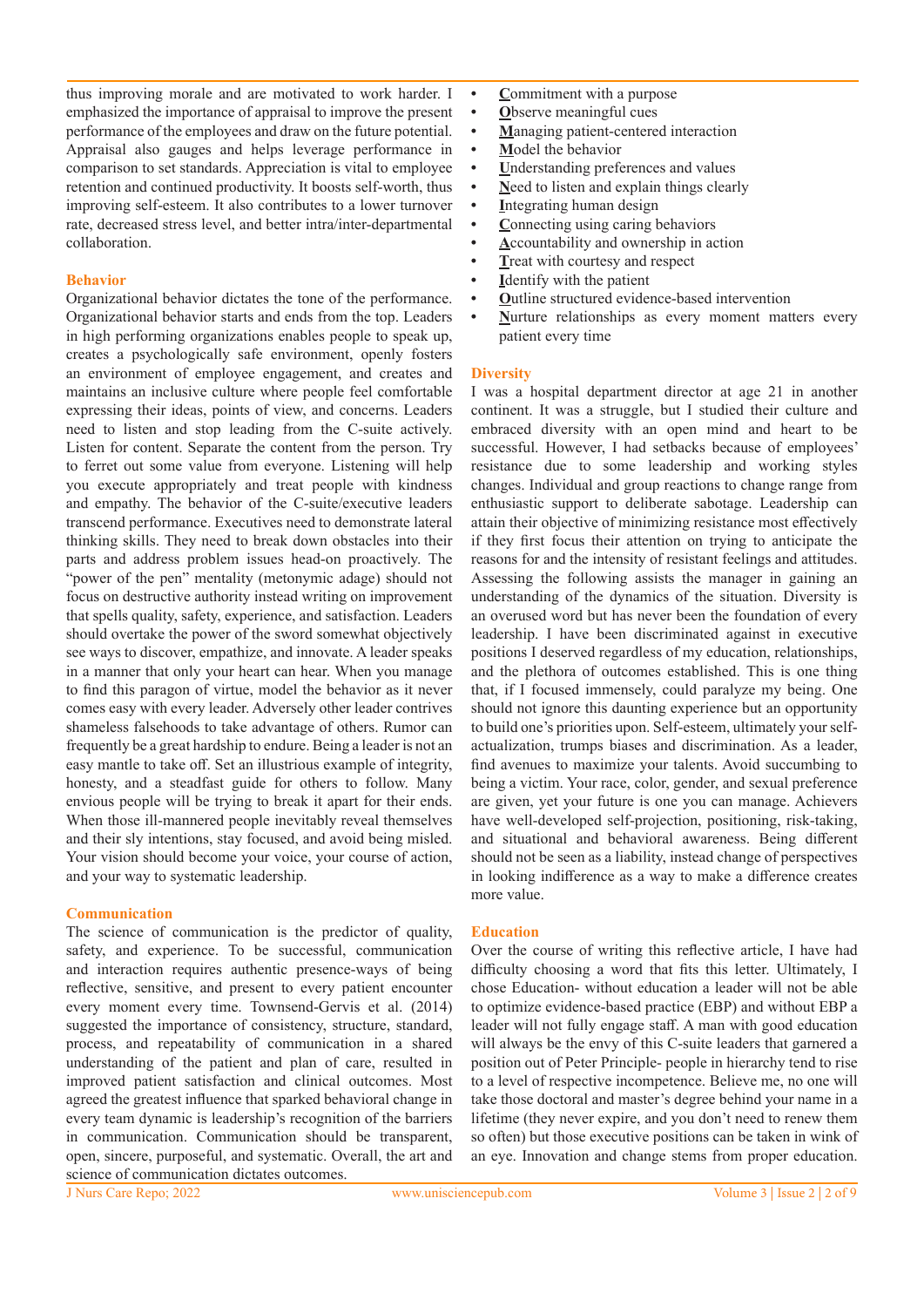The extent to which transformation will move from the margin of organizational practice to the mainstream of organizational strategy will depend upon the ability of a leader to create value, which can be achieved through education, networking, and connectivity. Education builds values that support ethical professional practice and compromised decision making with a clear-headed acknowledgment of the diversity of philosophy at stake and an attempt to answer indifferences.

In using evidence-based practice as the foci of advanced education, the leader would grow along with a body of research to address and assess the emerging field of policies/regulations and discover practice foundations that emphasize the need for inter-professional involvement.

## **Failures**

As a leader or a person when you fail do not see it as something negative rather never give up because FAIL means First Attempt In Learning. You will get a lot of "NO" as an answer, yet do not think less of yourself-see it as an opportunity that will lead you to the "Next Opportunity" pointing you to the next direction. Aside from change, another important thing that is constant in life is a failure. If you view life as a series of moving targets, you will find that some targets move fast, requiring you to lead the target before you fire, and others require you to shoot straight ahead. You score more points for those fast-moving, hard-to-shoot targets, so you must try more formidable challenges to be successful in life. And in every encounter with tougher challenges, you will fail. Life is really a series of targets. But in life, they may not look like targets, nor do you shoot at them. Life in leadership is full of failures, whether with people, processes, or careers. The most complex losses are those caused by your peers. Crab mentality often happens. Some leaders want others to fail to take advantage of the situation. Do not destruct by the gestalt of posturing others will showcase. Do not let ego distort good leadership sense. You can admire others but do not get jealous. Be the leader of your own. There are no failures, only outcomes.

## **Gratitude**

Thank You is an expression that when meaningfully uttered creates a ripple effect. It needs to be sincere and should be purposeful- and not merely a note in an email or a card. Gratitude is a benchmark of a confidently behavior smart leader with a heart. Practice awareness that everything is a gift and if this practice is graciously assimilated in our daily lives, gratefulness comes back as a habit. Why focus on what you lack when you can focus on all that you have. Gratitude is an element of contentment, confidence, and self-awareness. See good in everything and everybody. There is nothing wrong with this technique of seeing that which is good in people, situation, or things. In fact, there is no better technique if you are truly invested in leading meaningfully, influencing people, and making a mark in healthcare. When you see good, make your voice reflect your interest through a word of gratitude. Your method of thanksgiving does not have to be extraordinary, but it does have to pack the sales punch of genuine interest and transparency. It must pack the vitality of a good leader who sees good in everything. Fill the professional lives of others

only with that which is good and wholesome. Bear only good tidings and people will see you only in the image of positivity rather than disaster and grief. Gratitude begins with the attitude you portray. It begins with the demonstration of giving part of yourself to someone you lead every day.

## **Hierarchical Priorities**

If your employees cannot satisfy their lower level of needs, they're unable to focus on the higher level of growth and progress. Define, discover, and provide what is essential to them. Your people are the most remarkable creation the world has ever given you. They are the technological pinnacle of every leadership. Objectively, hire someone that fills up what is missing in your team. Do not be afraid of being overshadowed by a talent. Let every member of your team shines. Remember, as a leader, you are the reflection of their performance. Your outcomes speak volumes of your tenacity, agility, and prowess. As a leader, search for what you can give and not for what you can take. No one lasts long in any responsible job if they do not have adequate basic needs. But it is equally essential that no one can make a success of such a job, even if he has knowledge and skills unless they likewise have direction. Only by ever meeting the needs of your team is when your performance can maximize to greater heights. Leaders' ability to understand and manage the changing needs of their followers and their own would serve to motivate them to perform and increase satisfaction. Leader's emotional intelligence is a unique predictor of follower's performance and organizational behavior. Respect to uniqueness is transformational juxtaposed, leaders may be highly competent and functional, but without respect, the followers will not achieve all that they can attain.

#### **Integration**

Future leadership development in the new global economy must consider the national culture and background of potential leaders as significant variables in training techniques, methods, and philosophies. Nationality affects one's cognitive maps, values, behavior, and language. It also affects leadership development and selection by determining the basic assumptions about what leaders look like, how they behave, what their style is, and so one." Diversity and respect to cultural identity can help leaders promote effective collaboration through integration management. Integration management can be accomplished by successful managing rather than diminishing the diversity related conflicts, using corporate culture as a glue to help hold together diverse parties, using various management systems to help integrate efforts, and selecting and developing leaders who understand both to encourage diversity for improved performance and require collaboration for a more integrative and synergistic effort. A cohesive team is a blend of effective leadership, individual background, past experiences, relationships, and role definition. The formulation of a high performing team starts with the integration of every member and how a particular member gels into the agreed upon direction. Integration is the building block of team culture and dynamics.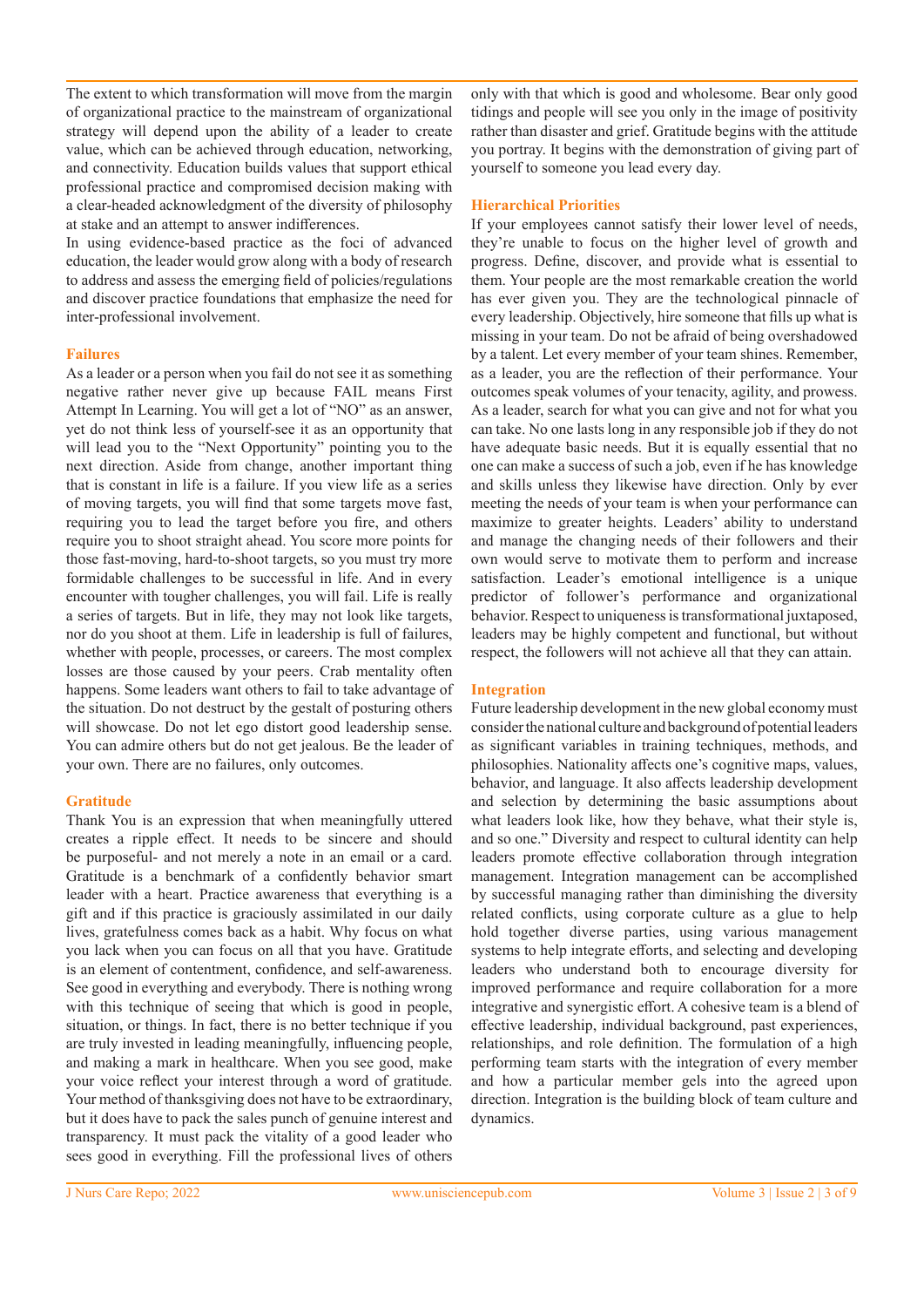#### **Journey**

Enjoy the colorful journey while it last. Create memories of your great leadership. Nothing is more important than taking up space and cement yourself. Create your own journey as you go along. To meet the competitive demands in the current challenging healthcare environments, purposeful leaders mobilize teams in many capacities in the quest to reach their full potential as high performing systems. True (transformational, reliable, ubiquitous, & empowering) leadership is a special case of interpersonal influence that gets an individual or team to accomplish and reach the unimaginable. Leaders need to be energetic and to operate on an even keel (working or progressing smoothly and steadily, without any sudden changes. They crave authority not as an end itself but to achieving a vision or desired goal. A lot of times, life throws curveballs. However, leaders should not be discouraged. They need to stick to a chosen course of action and push toward goal accomplishment. At the same time, they must be cognitively sharp enough to deal with information overload. Unfortunately, current healthcare's nature is whereby goals are cascaded simultaneously and unilaterally. The expectation is excellence in performance and confidence in the team's ability to achieve high standards. The role of leadership is to promote adaptive change. My well-defined leadership journey starts with embracing every moment and opportunity while I can. Do not get tied down to personal edifications or commitments while you can expand, grow, and travel. Learn things outside your scope. The more you engage with people of various leadership experiences, the more you broaden your spectrum of understanding. Along the way, define the meaning of your happiness. Your value preference precedes any norms or rules. Each day is a one moment of experience that you can only seize once. And finally, find a blend!

#### **Keepsake**

Treasure your loyal followers- you don't get them a lot. Trust but verify not once but multiple times. Always speak with transparency; bureaucratic and tyrant leaders will not like you but never worry about who you will be offended or who will be deceived, misled, and destroyed if you don't speak up. Never let your voice be silent because the beauty of leading lies in the ability to be themselves and have the courage to take the higher road elaborately. Do not let others overshadow your light; if other leaders are trying to bring your down, it only means that you already are above them-keepsake the trustworthiness and the memories you make along the journey. Try to be the leader of value-positions are only titles that often do not denote efficiency, intelligence, and substance. Most importantly, do not interchange boldness with humility. The leaders mentioned above will derail you from your journey; hence, assimilate into the value of kindness, positivity, and humility. The current work environment is not kind to those who want to prove worth. But unfortunately, the instinct of competitiveness marginalized and antagonized track records of outcomes and rewarded those who didn't speak and projected a brotherhood smile. The work environment is bewildered by gamers of injustice, incompetence, and superficiality. Nonetheless, stick to the basics- the nature and the foundation of why you decide

to lead. Then you will find your strength beneath the struggling flaws of our current healthcare environment. Do not allow others to have power over you- the power of mind control and prevails. Keepsake of your team-they will define your end results.

#### **Listening**

Effective listening skills may be one of the most challenging leadership skills to master. Like other behaviors, it can improve with practice and constant behaviors. An essential component of leadership using the techniques of effective communication and rapport building is the art of effective listening. Poor listening habits on the part of the leader can cause conflicts, misunderstandings, and decreased effectiveness. Often some leaders do not listen to their subordinates because they think they're better and they know everything (superiority complex) but remember your position does not determine superiority; instead, opportunities must have knocked on your door timely that plunge you to where you are. And all you sometimes need in life is LUCK, ALIGNMENT, and OPPORTUNITY. Never assume you are bigger and better- remember the cliché "Too Big to Fail" mentality is dangerous. Active listening builds a strong relationship. Building a relationship does not merely entail repeating a series of techniques; it requires the strategic application of the proper approach to the appropriate situation to accomplish the goal. Another central area of focus in active listening is maintaining communication awareness. It consists simply of being aware of the emotions based on voice tone, speech rate, and content, to name a few. The most crucial intake of my leadership journey is listening to ideas you may not want to hear. Try not to unconsciously tune out ideas that you perceive as anxiety-provoking or threatening. Selective hearing/listening helps protect us from ideas, which is disagreeable, but it becomes a negative mechanism when it interferes with effective communication. Effective listening helps crystallize the meaning of ideas productively. Finally, consider how of the message was garbled by the listener's interpretation, thus validation and teachback is essential in communication.

#### **Managing PROS**

**Process:** the analysis, streamlining, and reconfiguration of actions and tasks required to reach a goal. The process re-engineering looks at every step in the process to crash unnecessary time to improve outcomes (Lutfiyya et al., 2016).

**Resources:** Many strategies may center on altering the organization's degree of resource dependence (Evans et al., 2016). Leaders should craft strategies that respond differently to various external stakeholders. The role of senior leaders is to develop workable compromises among the competing resources dependencies facing the organization – compromises that enhance the high performing organization's power (Haverkamp et al., 2016).

**Organizational Elements:** this system establishes what is important, how issues will be defined, who should and should not be involved in key choices, and the boundaries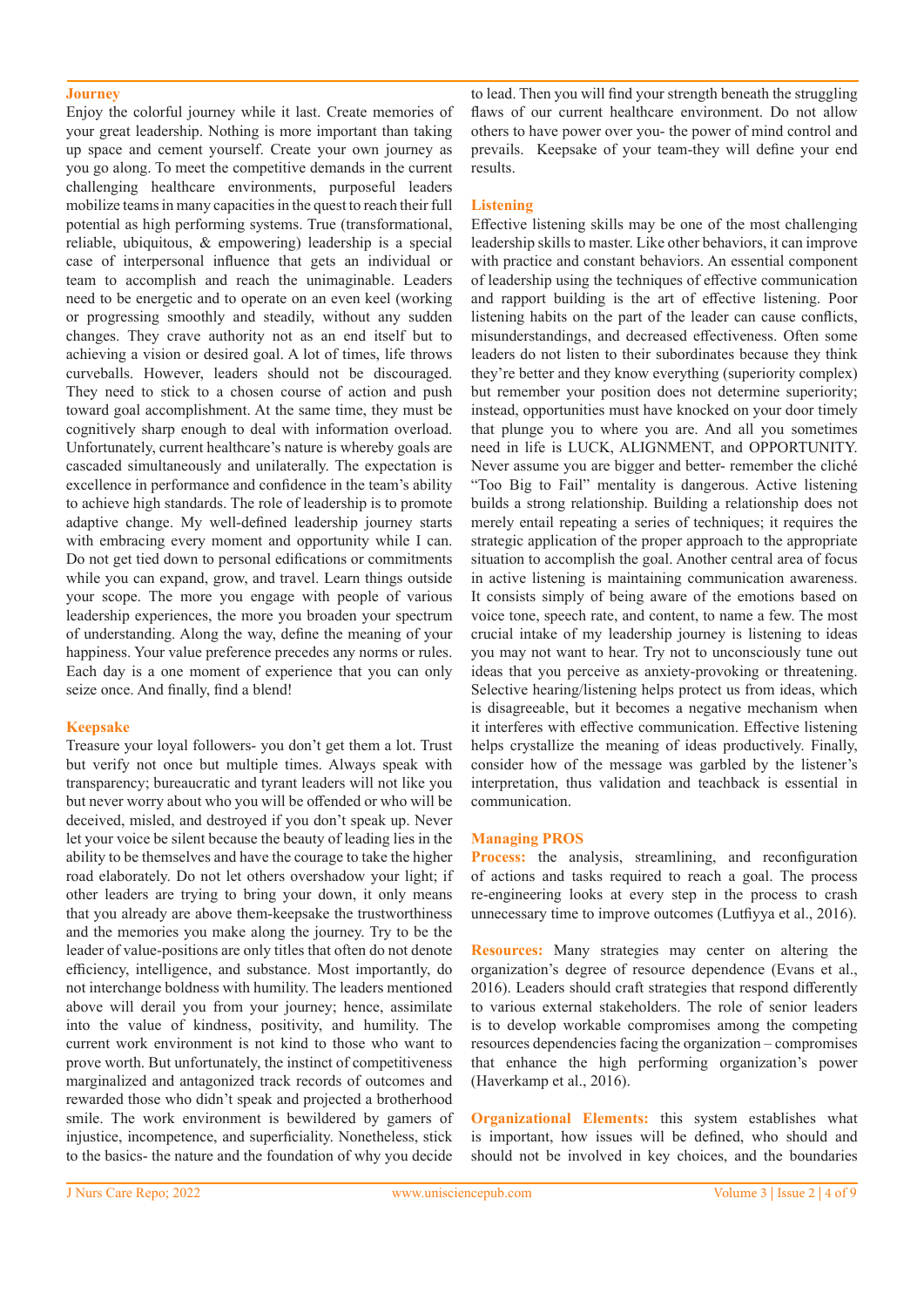of acceptable implementation (Skylar, 2016). Incongruence relies on the ability of the leaders to actualize identified strategies and implement them as planned. Leaders know the right steps to implement the change, yet the degree of strategic implementation often showcases unsavory side of the organizational politics and bureaucracy.

**Strategy:** is the process of knowledge acquisition, information distribution, information interpretation, and organization planning used to adapt successfully to changing circumstances (Roberts et al., 2019).

#### **Nurturing Evidence-Based Practice Models**

Looking at the potpourri of leadership theories, several theories appear to be the best, most potent theoretical perspectives to use in leadership. Applying these theories encourage administrators/executives to practice more holistic and comprehensive leadership. Knowledge of these theories helps leaders assess the organizational philosophy, structures, functions, and values; develop a basis for more effective management and leadership; view the 'big picture and, thus, contribute to well-rounded decision-making; improve morale and productivity through staff participation/buy-in in decision-making and planning; improve our communication effectiveness and role flexibility; communicate to society about healthcare leaders -who we are, what we do, why customers need our services, and why our costs are justified; and understand the business of health care delivery. Finally, evidence-based research foundations are essential because they guide leaders in asking the right questions, obtaining the right information to deal systematically with problems and issues, and can help influence health care policies. Research can influence leadership and management by providing evidence or an impetus for change, offering a model for behavior, or serving as a catalyst for evaluating current practices. These influences on leadership and management reflect instrumental, conceptual, and symbolic utilization of research findings integrity and credibility in administration spring from using evidence-based practice as the backbone of one's leadership.

#### **Operationalizing Concepts**

Effectively synthesizing concepts is an attribute of effective leadership. Synthesizing and operationalizing concepts involve clarifying and establishing the topic's significance, pointing out gaps in current knowledge about a problem area, and providing a context and a basis of comparison for interpreting information. I believe that operationalizing concepts is a combination of talent and technique. Talent is what we call creativity (although we say it's a bit more than that). Talent is undoubtedly your ideas, imagination, situation, plot ideas, and everything that makes your story/writing. The technique is the frame for your picture – the knowledge that helps you tell your story to its best advantage. Technique makes sure that you don't try to put the roof on until the walls are ready to take the weight, and it makes sure that the main feature window is facing towards the sun, not from it. Blending/combining/ meshing talent and technique is essential in leading. Explaining the "what" and the "why" helps leaders connect the heart and mind. A leader should be relevant and highly educated. An effective leader can obtain followers if they have credibilitynot only in action but also in education. Leaders need some boundary-spanning activities and a highly connected approach to articulate the blend of theories, practice, and research – this I refer to as the integrated knowledge (practice knowledge, knowledge based in research and science, and knowledge based on art). The highly connected approach to research would put to rest the problem of separated areas of knowledge and operationalization (application).

## **Productivity**

I became the Department Administrator for a Telemetry (cardiac) unit at age 28. Before that, my experience as a hospital administrator started when I was 21 back. It is hard to command respect from seasoned colleagues who have been in the organization for more than 30-40 years. Their bigoted and illiberal thinking coined me as a neophyte and did not know anything about their "world." I felt left alone and disregarded on most occasions. A quarter passed by, and just by surprise, I received state recognition. Despite the award, I didn't get any acknowledgment from the team. After two-three years of winning at least ten state and national awards in patient care and satisfaction, the hospital executives decided to promote me as the Director of Hospital Service. I have reservations because subconsciously, I can work parallel to them by running my department. But working for and with them operationally, under my management, is considerable uncertainty, doubt, and puzzle. Nevertheless, I accepted the job and started my first day with a director and hospital administrator's meeting. I read what Michael Hyatt mentioned about accountable leadership, and all of them were fascinated with that statement. Most of our leaders think and behave negatively because they live in a bubble of security and self-preservations. Traditional work ethics (autocracy, bureaucracy) may have been productive for some, but they exacted high human costs. Productivity was emphasized; status symbols became measures of success, and front-line workers were driven to produce in the name of profit. The paycheck became a regular supply for nonproductive hours spent in a spiraling health care organization. Leaders stay because of the economic pressure despite their poor performance. These are the current issues we have in every organization. Can change be implemented through force resignation? How can change management work when the bureaucracy (friendship, loyalty, etc.) system works? What can I do as a leader to change a culture and work design if I'm the only eye visualizing the orbital defects in management? For once, I made a change using the virtue of servant leadership. I walked every step to gain their support and made a stride in increasing their productivity. It's been almost two years since then, and I have moved mountains – not at the pace I want but something that I can live with.

#### **Quality**

Faced with growing expectations of quality, staff members were being asked to be more accountable for the costs and outcomes of service delivery. Predominantly, managing service delivery across highly divergent and fast-moving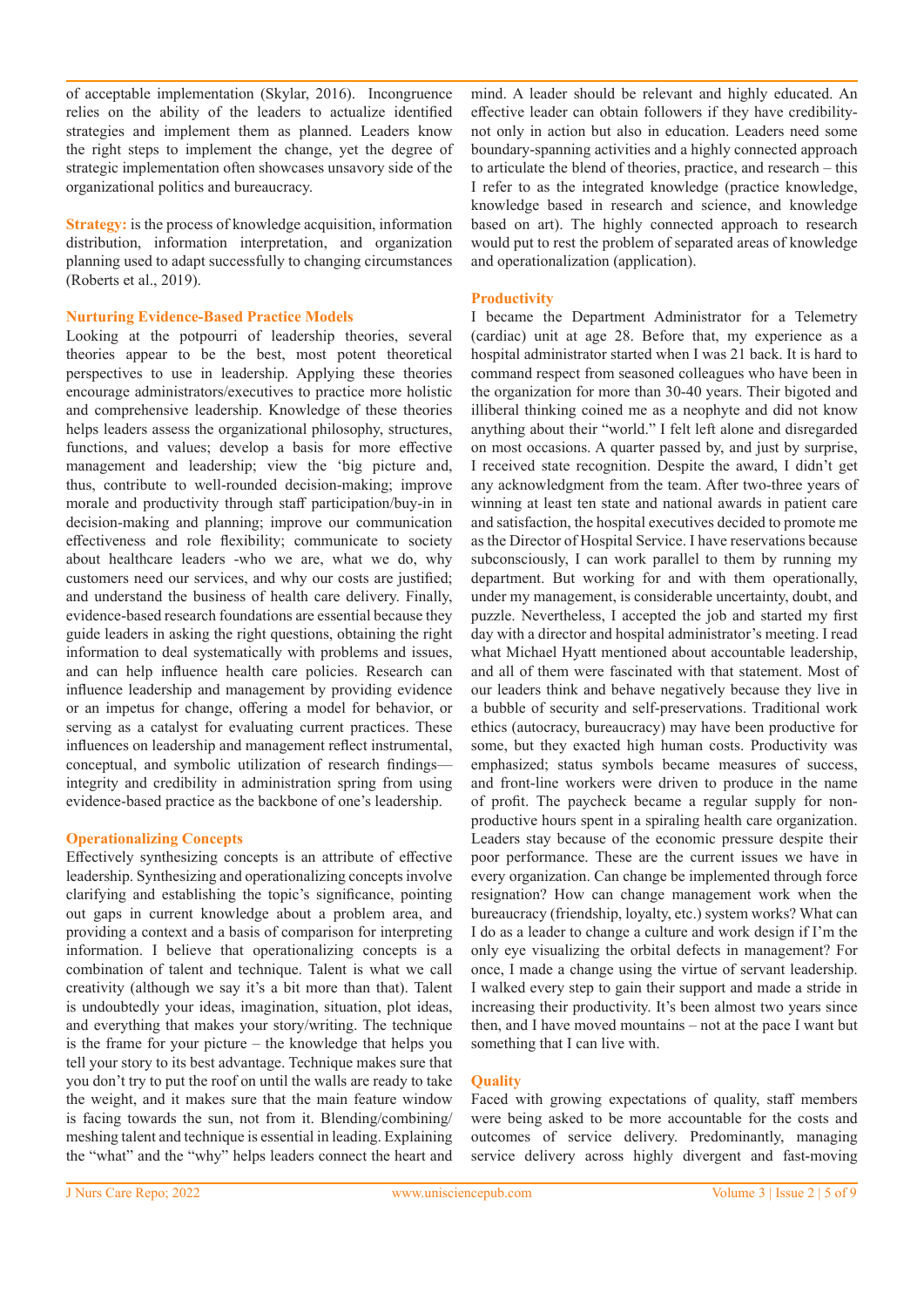healthcare system requires a laser-like focus on execution and operational excellence. Commitment to quality care entailed accountability in putting the systems and processes in place to measure standards through performance measures and service behavior indicators. Despite the push to build better outcomes, leaders often get trapped with a lack of competencies and skillsets to lead in the changing demand of society. Quality leaders bring quality people thus, bring quality outcomes. It all starts and ends with you being the leader. Political forces shape how tyrant, traditional, and toxic leaders recruit, retain, reward, and retreat their managers and staff. Unfortunately, that political force is often used to poison productivity and morale. Understand what your people do and reward those who truly produce/deliver. This rule is about getting a true understanding of performance—what people do and why they do it—and avoiding the smokescreen of the hard and soft approaches. Leadership should focus in improving relationship between all the stakeholders and avoid a one-sided siloed, myopic view of the healthcare environment. Encourage teams how their work impacted others and what they do brings meaning to the future landscape of health care. Most importantly, add the element of quality to your leadership. No one engages in healthcare leadership for money-leaders often do it as a passion. Working in healthcare can give stability, but it is not a guarantee for one to be at the upper echelon of society.

## **Reinvention**

Instill fun as a strategy in your leadership. Fun is the balancing element of longevity in leadership. So, like in any other relationship, invigorate it with activities that promote togetherness and bond your team more formidably. Yet within the frolic of these activities comes the boundaries of respect and collegiality. Devising activities that illicit the personal side of your team helps develop a more effective working system, improves communications, lightens the workload for management, enhances cooperation between workgroups, provisions of a safety valve for staff' emotions, and assistance with providing stability and satisfaction for the team members. Working effectively with teams takes practice and experience. Team productivity increases when staff are motivated and driven. Team productivity is directly related to the ability of its members to cooperatively focus their efforts, talents, time, and energies to meet a shared goal. Teams vary in effectiveness just as individuals do. As a leader, you need the right ampule of formula to sustain a high performing team. I had a wonderful experience leading a high-performing team in my organization. We had the best outcomes to qualify us in winning 31 state and national awards. But, as a leader, things got shaky on the 6th-7th year of my stint in the department. Then I suddenly realized what my mentors had told me, "Influential leaders should only stay at least two years in one unit/department to be efficient." Two years is the period you should implement the changes needed for improvement. If you want to increase your tenure, find ways to reinvent, re-energies, and excite the team. Make an extra effort to sustain gains and relationships; ultimately, the foundation you created impacts your sustainability. Lastly, savor every moment while you are with such high-performing teams. One of the most complex challenges of a leader is

making a well-put-together (highly reliable) team- it is indeed a blessing.

## **Supportive Learning Environment**

A supportive learning environment, both personal and professional, is a top requirement for a robust culture of engagement and transformation. A unique learning environment with a framework that consists of tools to collect, curate, and construct knowledge customized to an individual's learning goals and interests is essential in a highreliable/performing organizations. It is a professional learning environment where the individual has a group of people within their A climate of open communication must be encouraged to support a free exchange of ideas and attributes. With leadership setting the example, this provides an impetus of growth and a channel for change. It can help individuals understand one another's responsibilities and accountabilities, opens new avenues of communication, energizes people, and may result in a more equitable distribution of learning resources within an organization. Learning does not merely entail repeating a series of techniques; it requires the strategic application of the proper method to the appropriate situation to accomplish the goal. A learning environment with a collective prioritization of learning opportunities and the creation of structure facilitates sharing, supported through strategic planning and training. This is an opportunity whereby organizational members become more proficient learners due to their own and their coworker's insights, perspectives, ideas, trials, observations, and reactions. Engage the minds and hearts of the front-line staff by stoking their passion through workforce engagement and informal knowledge-sharing initiatives. The team is motivated to do what they're passionate about; it makes them accept possible outcomes of decisions and learn from the experience of execution. Integration and engagement mean bringing people together, meeting the organizational goals, and promoting group cohesiveness to achieve productive outcomes.

#### **You can only transform if you educate:**

**E**levate standards of practice **D**evelop standardize skillsets **U**nderstand foundational needs **C**ommunicate areas of improvement **A**ppraise performance **T**each relentlessly and follow-through **E**nroll in reputable schools to advance formal education

Most times where you secure your education dictates your characteristics and outcomes as a leader. Lastly, the goal is not only to educate others but also to formally educate yourself as a leader. You cannot teach others if you, as the leader, are not well taught. Education is a performance equalizer.

#### **Transformational**

A transformational leader promotes a culture of diversity, partnership, integrity, quality, service, and collaboration. The organization realized the necessity of partnership in participative decision-making and strategic planning for growth and advancement. Decisions are better coordinated.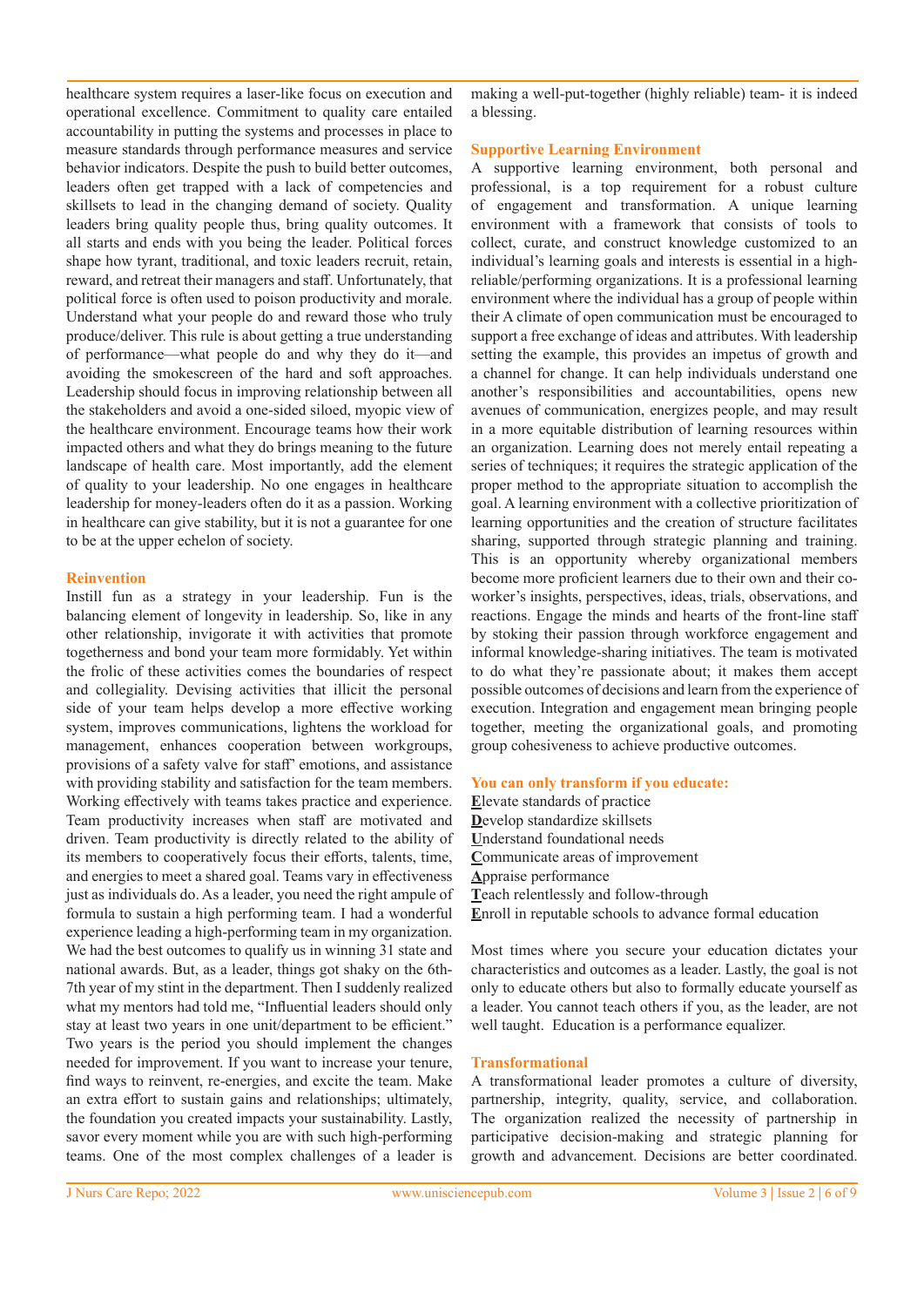Organizational goals are emphasized. Change is a universal fact. Seasons change; relationship change; people change; and leadership change. No one escapes it. The topic of change is important to leaders who must keep pace with constant change in the healthcare industry. Effective leaders possess the ability to anticipate positive outcomes and any difficulties that may be present along the way. Accept possible outcomes of decisions and learn from the experience of execution. Integration means the ability to bring people together, meet the organizational goals, and promote group cohesiveness to achieve productive outcomes.

Leaders should realize that keeping a dynamic, changeoriented, and supportive culture is a mix of managerial actions, decisions about innovation, technological venture, and initiatives from all employees. Second, it is also a mistake for leaders to attempt to revitalize an organization by dictating major changes and ignoring actual implementation stage. With our scare resources and recessionary economic conditions, tactical, short/long-term, and sound businessfunction specific decisions are of greater demand for adoption and implementation. Organizations should reinvent the way business is delivered to reconfigure the chiastic structure of the spiraling healthcare system.

## **Undertakings and visionary thinking**

Critical to the success of any organization is the ability of its leaders to inspire visionary thinking by transferring knowledge throughout the organization to develop future leaders. A Leaderas the Transformational model illustrates how it has been able to effect knowledge transfer, increase cross-functional and divisional collaboration, inspire succession management, energize the leadership team, and provide quality time in a learning environment. As leaders, we demonstrate the ethical fiber of the organization by our behaviors. We earn respect from others by holding ourselves accountable for what we do. We can practice acting with integrity by being an example of action, recognizing areas that need improving, and choosing a more ethical way of working and operating with consistency, honesty, and openness. Some of the qualities and undertakings of a transformational leader written include building and maintaining successful teams, planning, and conducting results-oriented gatherings, communicating effectively with others in dealing with disagreements, and turning resistance into cooperation, energizing colleagues, and strengthening morale, observing, and coaching others, and implementing reforms that lead to higher achievements. More so, visionary thinking leaders have a high regard for the importance of care (experience), health (quality), cost, and meaning in work in their underlying patters of values, attitudes, and strategies (Sikka et al., 2015).

#### **Veritable gesture**

Be where your feet are. Your team sees within your heart. Display kind gestures but stay close-grained with adversities. Along with caring, sensitivity to people is an essential skill for the leader. Sensitivity to people/or subordinates is the ability to sense what others think and feel accurate. Many studies have

been done to identify the traits or characteristics of a sensitive leader. Because this is a complex area to study, some results are conflicting. However, when compared, a clear pattern of traits emerges sensitive leaders are more tolerant, highly motivated, independent, responsible, and considerate. Leaders that are motivated learn what they want to know. Motivated leaders approach learning with eagerness and are open to new experiences. They actively participate in the learning process. As leaders, we bear an important responsibility-one that cannot deny that the old ways and standards just aren't good enough anymore. We live, work, and learn in a society that expects high performance and high quality-of-work life to blend hand in hand; that considers ethics and social responsibility paramount measures of individual and organizational performance; that respects the talents and uniqueness of workforces increasingly in demographic and cultural diversity; and that knows the imprint of globalization. Abuse comes along with the territory of being kind. We can show our heart, but our team should not know every muscle fiber in our musculoskeletal system.

## **WEAN-OUT**

**W**ork economically and **E**fficiently **A**void waste to achieve the **N**ecessary change

#### **O**ffset

**U**nnecessary steps **T**o succeed

Lean healthcare decision-making in organizations is directly coupled with objectives in one of two ways: decision processes are triggered by an effort to search/discover new objectives and decision processes are triggered by a search for better ways to achieve established goals. The American healthcare industry is struggling with spiraling healthcare costs, poor standard of care, scarcity of resources, and low staff morale – all symptoms of deeper issues inherent in the system itself. Strategic leaders with business acumen realized the imperative of improving quality and eliminating waste as strategies for responding to the challenges faced currently by healthcare organizations. How well leaders run their organizations depend heavily on how well they create and respond to changes. First, organizations must be designed so that they can innovate. Second, leaders must realize that the bases of power in organizations are changing. Third, organizations must recognize that the global village is a reality. Lastly, organizations must find ways to allow individuals and teams to develop their inner potentials to create improvement. Bureaucratic leaders will not serve this purpose. The top-down approach type of organizations should stop keeping traditional leaders before retiring. It is not about how long one serves a company; instead, their contributions in building a long-lasting change and innovation are a productive approach in the fast-changing dynamics of healthcare.

## **X-ray vision and laser focus**

The radical restructuring of the healthcare system required to reduce spiraling healthcare costs and make healthcare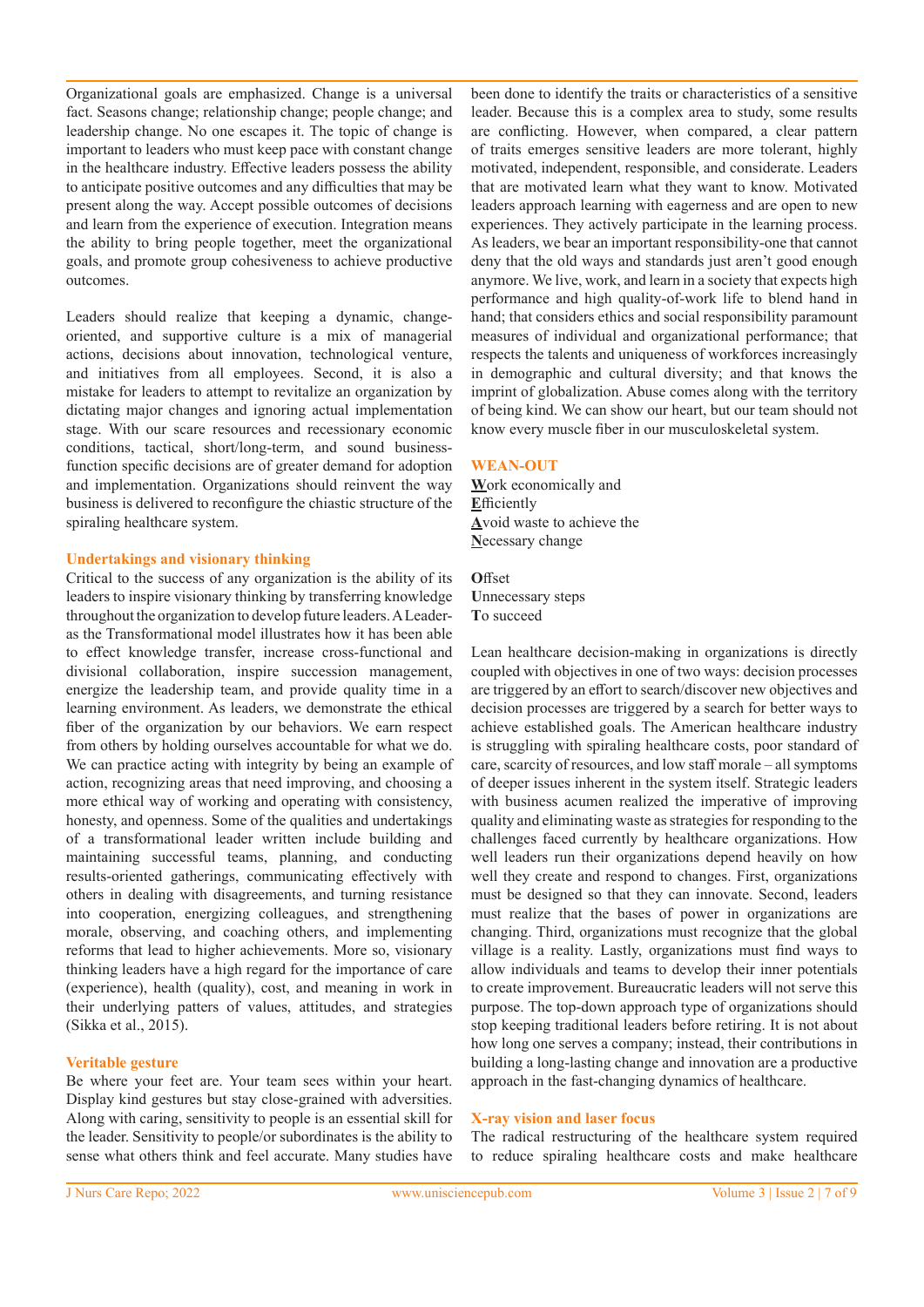accessible to all citizens will necessitate ongoing changes in healthcare organizations. The challenge for all healthcare leaders is improving quality and service delivery through an ongoing process of innovation, restructuring of systems and processes, and implementing aligned behaviors to improve and enhance clinical outcomes. Unfortunately, leaders succumb to meeting targets, goals, and other metrics as it ties to performance. You need to ask yourself before venturing into this field: Am I ready to have this life? The balance of cost and effectiveness under stringent government regulation is a growing issue in health care. In addition, there are increasingly strict reimbursement policies and rising concerns over hospital organizations' perceived loss of control over their economic environment, which adds pressure to leadership. The landmark law/regulation precipitates a daunting challenge that forces the entire value chain to innovate, restructure, and change to achieve a market-clearing reimbursement suitable to maintain economic stability and sustainability for most thriving hospital organizations. In this environment, we lose sight of the true value of choosing to be leaders. Numbers do not lie but remember there's always a story behind those numbers. Do not deviate from the foundation of leadership, which is to serve with integrity, transparency, and value. Above all, we need a laser focus on the story- the quality of care we provide our patients. Continuously assess your staff's skillsets, including the care providers, because their hands, heart, and mind will dictate your future.

## **Yearning desire**

A leader should have a yearning desire to improve and succeed. I can share that if it does not work, do not push it. If your sets of leaders do not get it, do not waste time as healthcare is moving exponentially. You have the apply the theory of CHANGE MANAGEMENT. But if you decide to do it- do it fast. The logic that flows from this premise leads to an important conclusion for leaders; if your team members are going to play a significant role in the improvement process, they need to assume responsibility for shaping and directing the forces driving the system. In other words, you need the right people at the table. It all starts from you as the leader setting the example and modeling the desired behavior. Then you need the right sets of leaders underneath you to move the dial. It all starts and ends with the leaders. They should own it and examine their engagement and commitment in this practice and, ultimately, their impact on the organization's health and their people. The ability of leaders to have positive impact on outcomes is primarily determined by the capabilities of the individual leader and the level of contribution and competence of his subordinates. Leadership, as with all that is health care today, is also being shaped by the societal forces found in the marketplace and the public policy arena. If leadership is to be all that it claims-the firestarter and a profession with a commitment to achieving, protecting, and sustaining outcomes-it must strive to direct those forces that are shaping the system of healthcare delivery. In other words, the practice of leadership at all levels should include courage and skillsets to deliver the best outcome at the right moment and space.

## **Zestful behavior**

Approach others and the tasks with enthusiasm, excitement, and energy. Today, we need vibrant, upbeat, and charismatic leaders. We need personality and spright. Zestful behavior to pursue organizational activities with energy and not halfhearted. The leader does not and should not be friends with other team members, but a concerned and friendly approach to interactions makes a difference in the general climate. Some leaders create an atmosphere of suspicion and fear through their criticism and unwillingness to tolerate less than perfection. Organizational climates are not static; they change. Although most changes in organizational climate occur gradually as the people in the organization change and each brings a different approach to the work environment, a leader can change an organizational environment through deliberate action. Remember, the structure of the working environment affects the way it functions. Based on the belief that the highest quality of leadership will be provided by the individuals who feel empowered, the leader develops a core set values that emphasize the importance of contributions of the individual, that support positive behaviors, and that expect and recognize excellence and expertise. Leaders that support empowerment must allow for risk taking and potential failure as team members attempt new ways of meeting the challenges facing them. As team members feel free to attempt, experiment, and to achieve they will be more involved and more committed to the leader/organization. Finally, you are the ship's skipper. Your tone, attitude, and entity dictate your outcome. Toe the line of excellence, and others will follow.

To end my leadership journal, I wanted to highlight the top ten tidbits of knowledge I learned in my last 25 years in healthcare leadership. First, you can serve two masters at the same time. What I mean by this is never give your all to one organizationone day, when you wake up, their attention shifted to another person. Instead, enrich other interests such as publishing, consulting, teaching, mentoring, etc. You need a fallback if things don't serve your way. In addition, you might not have the title. Still, if you excel or are professionally recognized by a well-renowned institution for your work, the feeling of satisfaction is far greater achieved. I have won 62 state, regional, national, and international awards in healthcare. I might not be the president of a healthcare system, yet my value preference was appreciated by healthcare in general. Second, a top-down, bureaucratic healthcare leader will only see your value when they need you. Reserve something for yourself and develop markets and avenues to excel outside your formal employment. Third, you can't show people where they need to go if you don't step out in front. Fourth, values form the bedrock of culture. Avoid leaders who possess obfuscated values and actions. Fifth, do not let your senior leaders use your talents for their benefit.

As a purposeful leader, you are not a product of circumstance, but you are a product of choice. We can't just stay who we were rather keeping marching forward. Sixth, once you become a leader, you stop being the picture and start being the frame. The actions of your subordinates are the reflection of your quality